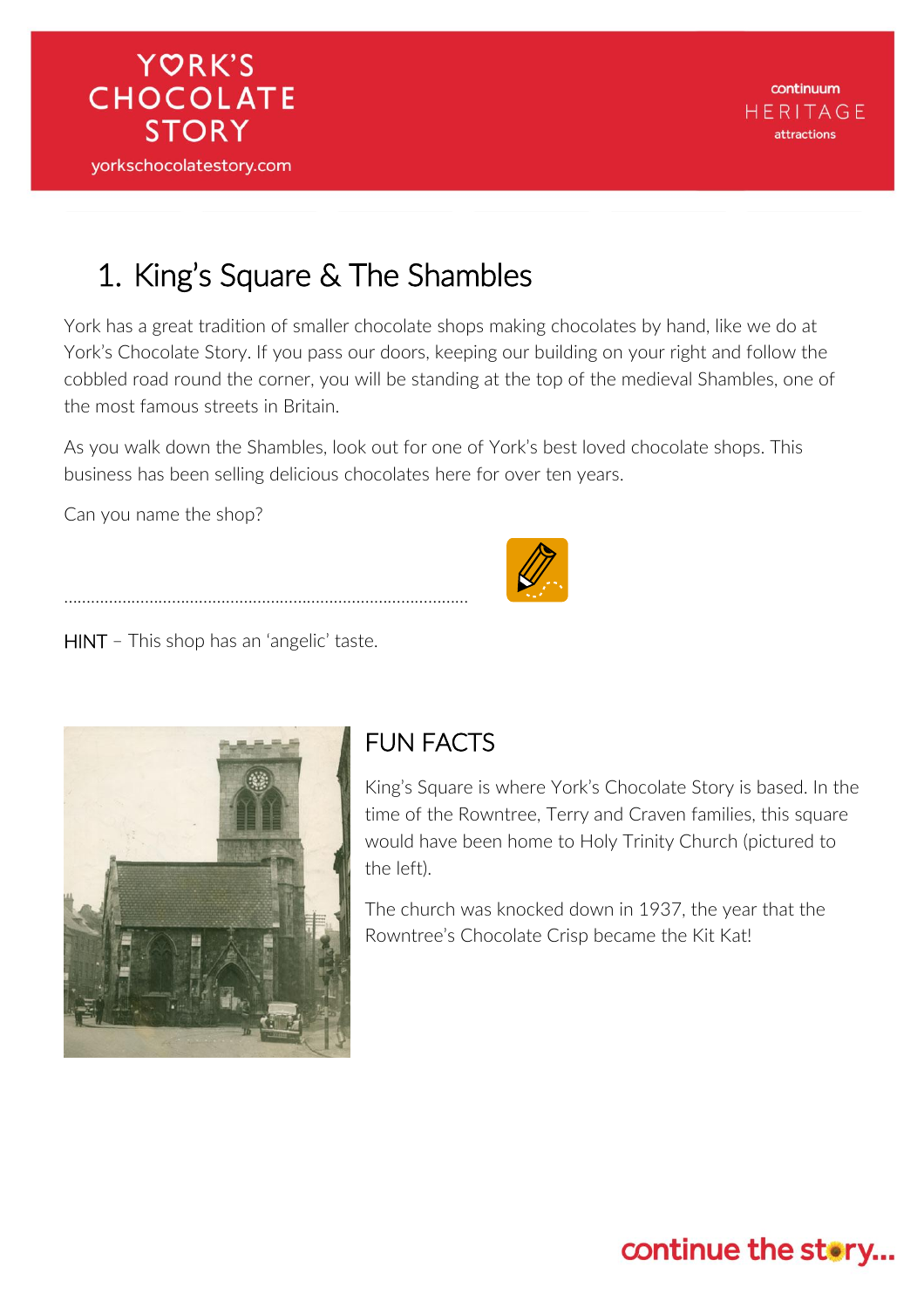# 2. Number 28, Pavement

At the bottom of the Shambles, stop and look across the road. This street is called Pavement. Joseph Rowntree bought his first grocer's shop here in 1822. The shop's address was number 28.

Can you work out what this grand old building is now?

………………………………………………………………………………

HINT –These days this business sells more cheese than chocolate!



#### FUN FACTS

In the early days of trading at Number 28 Pavement, Rowntree was listed as a grocery and tea dealer. All of his boys, John, Joseph and Henry were born here at Number 28.

As the business grew and the Rowntree's moved out, they hired managers and live-in apprentices to run the old house and shop. One of these apprentices was the young George Cadbury!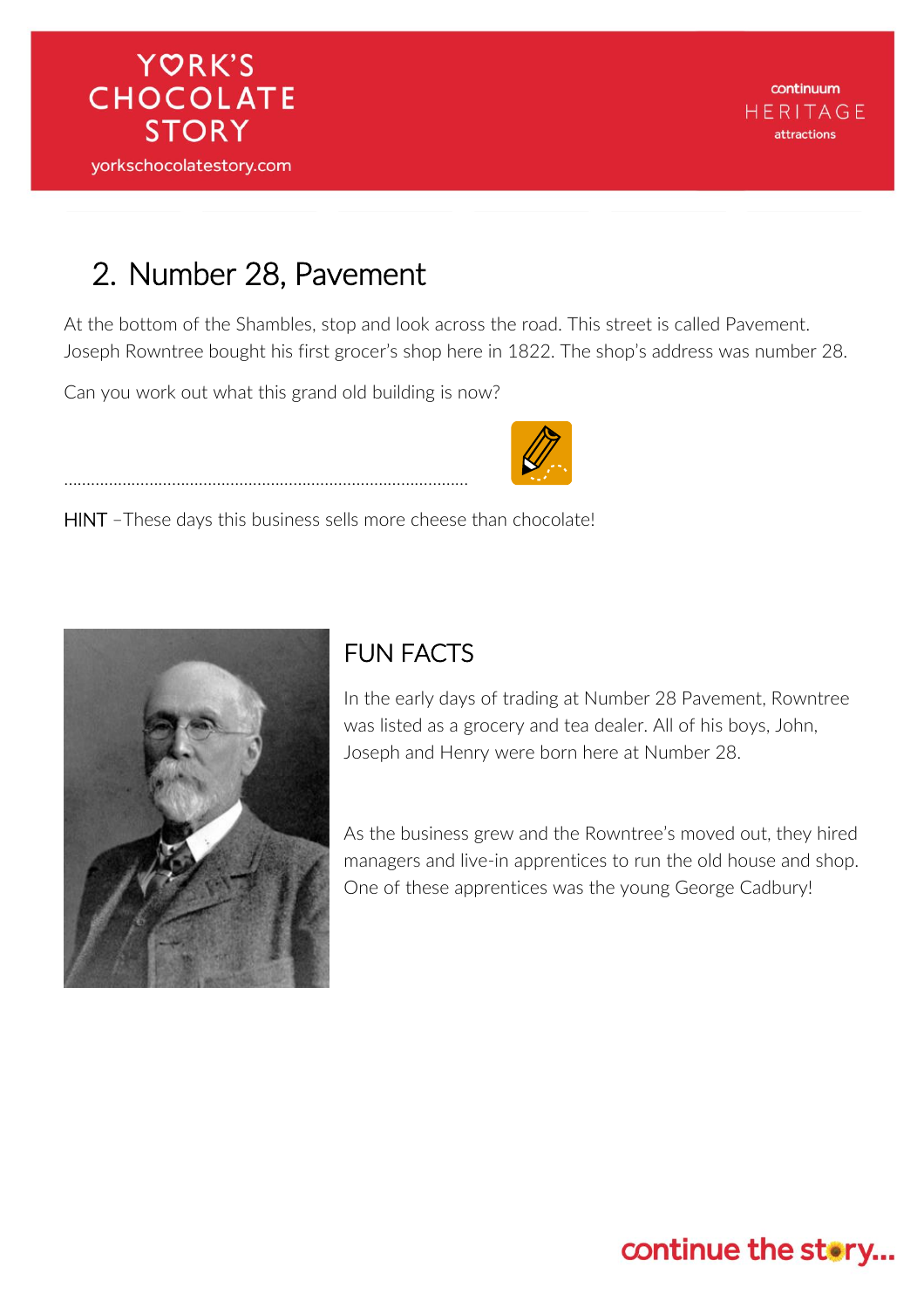## 3.The Mary-Ann Craven Memorial

Stay on the same side of the road and keep Marks and Spencer on your right as you head towards the church with an interesting spire on the other side of Parliament Street.

You can enter the church and find the mention of her name on one of the windows.

Can you spot it?

Ĩ

HINT – Start your search around the altar

………………………………………………………………………………



#### FUN FACTS

You might not have heard of the Craven's confectionery company but they were very popular for making boiled sweets, toffee and French Almonds. Where you are standing now is not far from where the original Craven's sweet factory was - where the Jorvik Viking Centre stands today. All Saints Church on Pavement actually has a special stained glass window in memory of Mary-Ann Craven.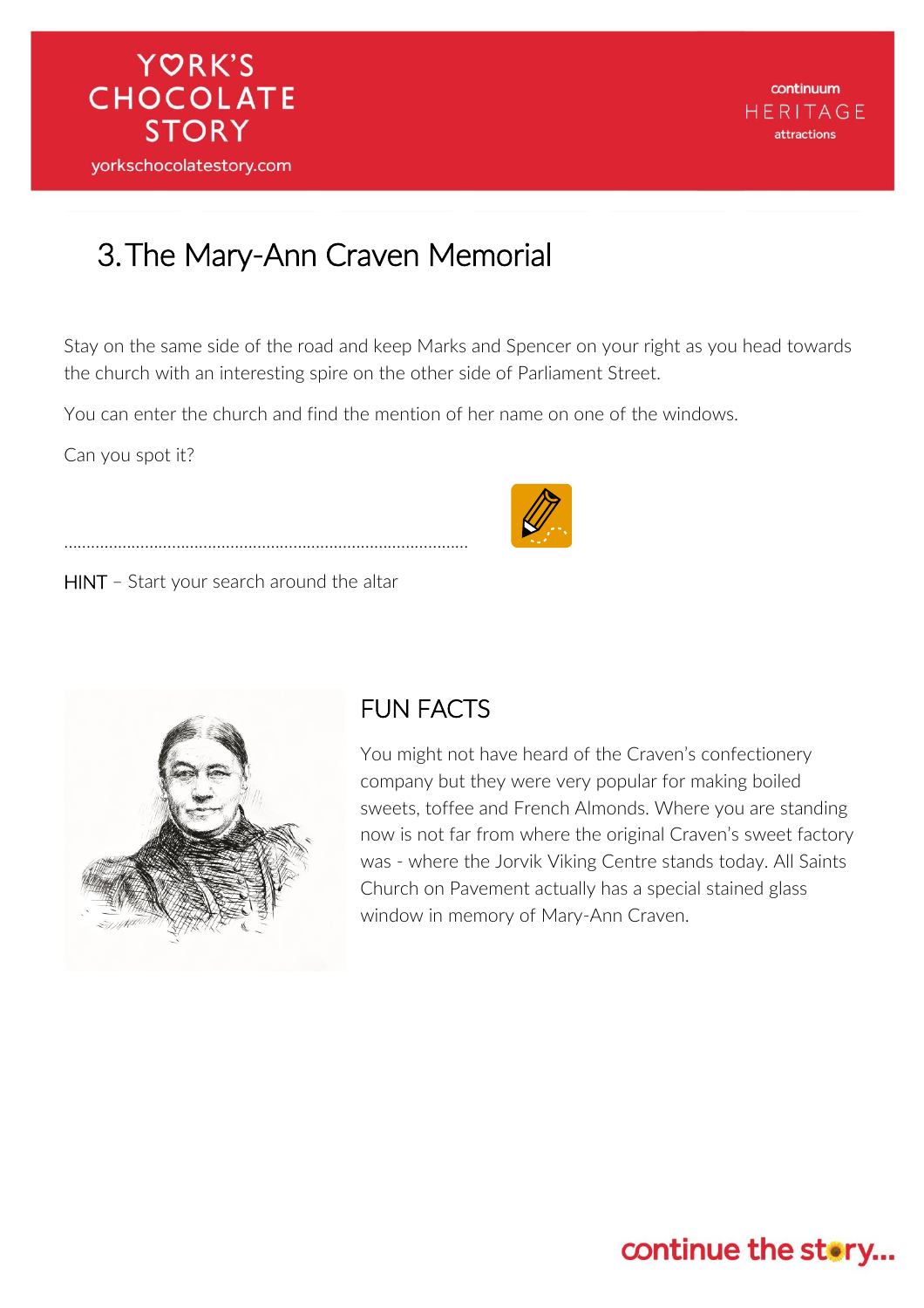

continuum HERITAGE attractions

### 4.St. Helen's Square

Turn right on leaving the church in the direction you have come from and then turn left up the wide street known as Parliament Street, built in 1834. Walk up past the shops and straight on towards the famous Bettys Tearooms.

This delicious square used to also house the Terry's Shop and Café and somewhere in the Square is a clue as to where it used to be. Can you spot the clue?

HINT - Check under the shop windows!

………………………………………………………………………………



#### FUN FACTS

Joseph Terry started out as a chemist. After his marriage to Hannah, he went to work with her relative, Robert Berry, who ran a confectionery business in St. Helen's Square. 'Terry and Berry' did not last long and soon Joseph Terry found himself running the business alone.

As the business grew and his son, Joseph Junior took over, they took control of a larger factory site by the river Ouse but they always kept the original Terry's site as a shop and café.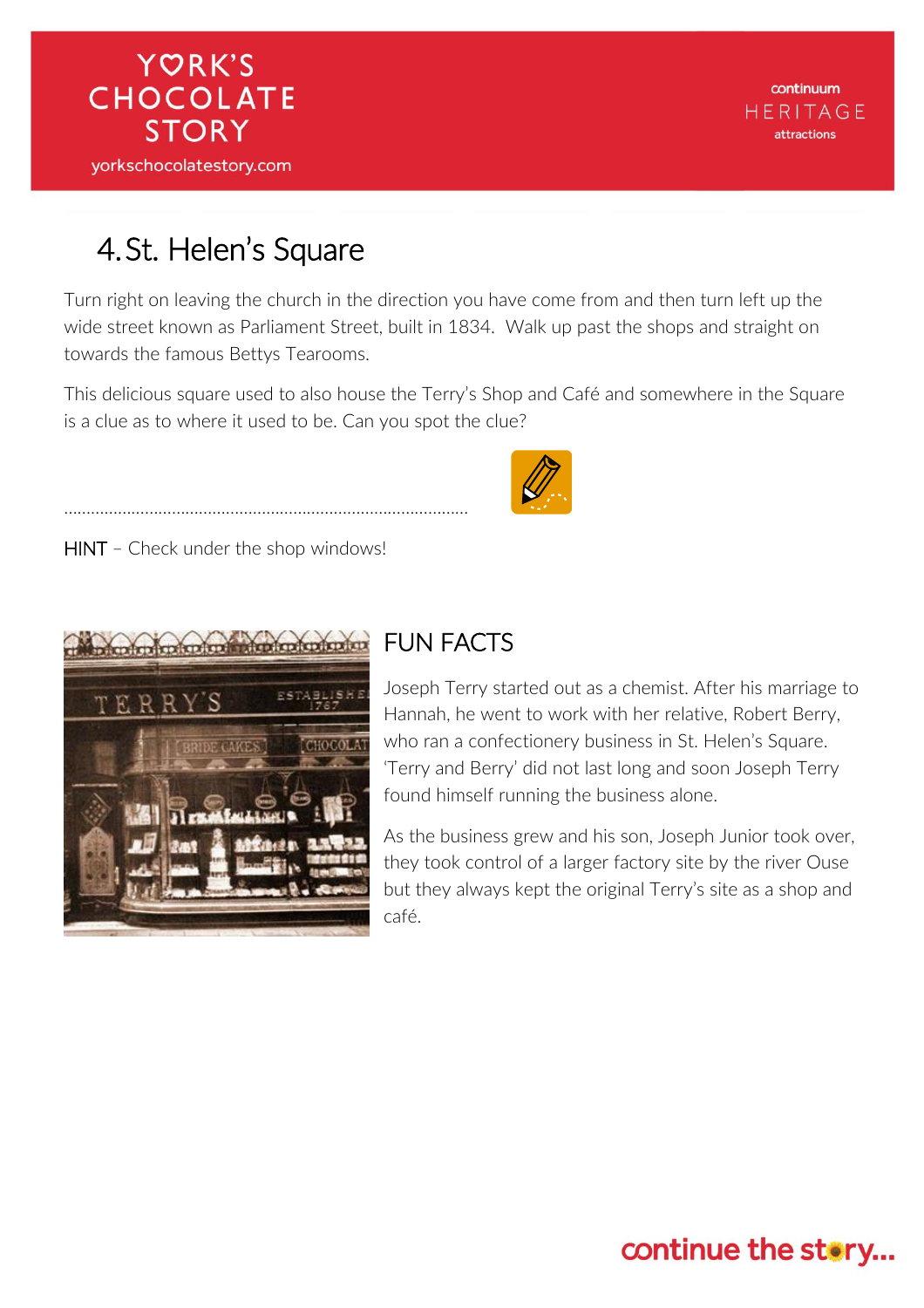

continuum **HERITAGE** attractions

#### 5.Stonegate

Just off St. Helen's Square is a famous historic street called Stonegate. If you pay attention as you're walking along you'll spot a rather scary figure sitting over an alleyway on the right hand side. This was the traditional symbol for a printer's shop over five hundred years ago and he is still here today!

What can you see?



HINT – One for Manchester United Fans!

………………………………………………………………………………



## FUN FACTS

Joseph Terry trained to be a chemist on Stonegate. In the 1800s there were a wide range of shops here, including a corset shop for ladies and a shop for gentleman to buy breeches.